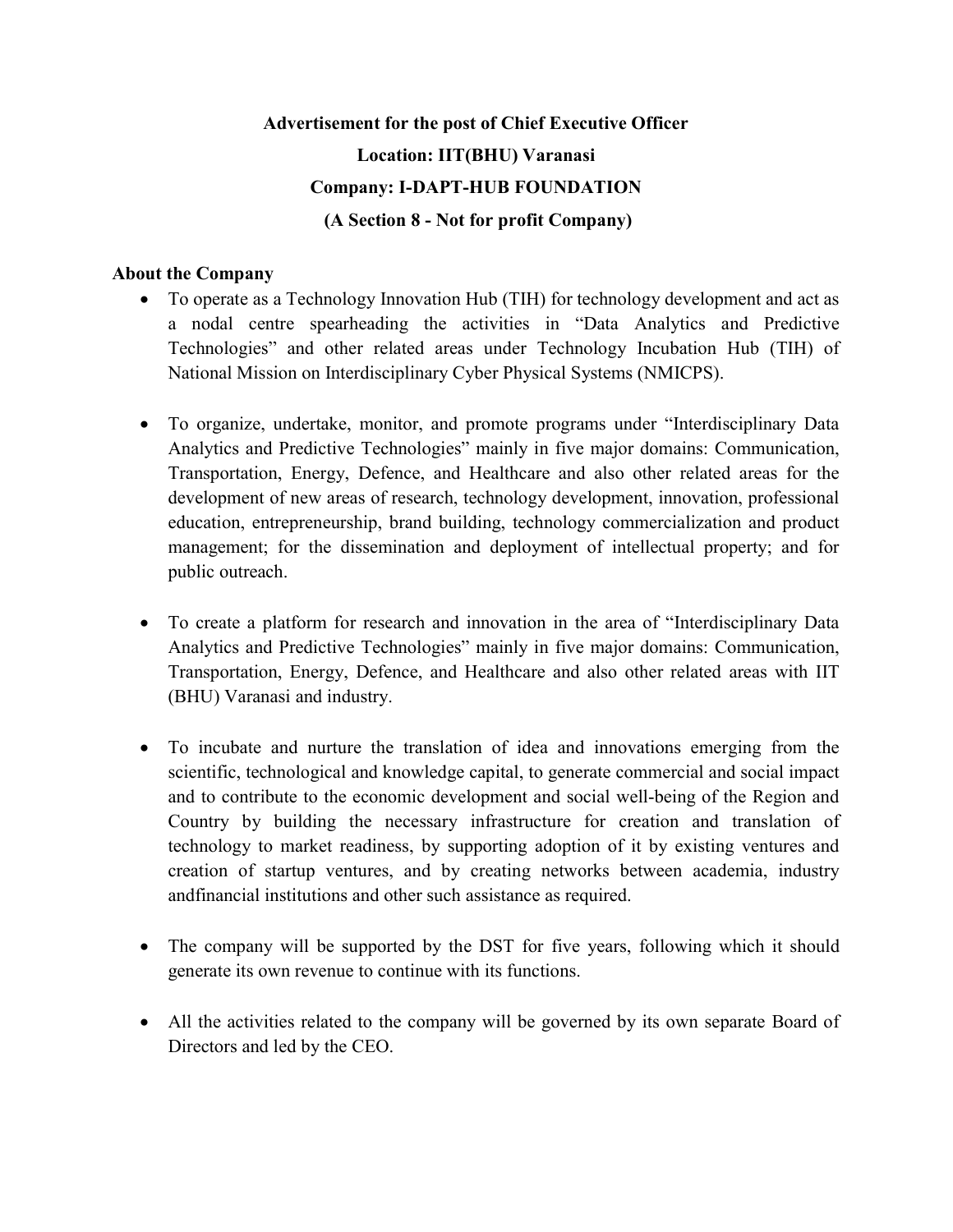# Role of CEO

As the newly formed Section-8 company, the CEO would manage / coordinate / lead multifarious operational roles like – project management, business development, finance and administration. The Job description is not exhaustive and the post holder may, from time to time, be required to undertake other related duties. The CEO will be responsible to create and lead a team of professionals to achieve the end objectives of the hub. The company will have an office within IIT (BHU) Varanasi and will have staff strength of around 5 Technical Managers and 10- 15other supporting staff (tentative number). Also a number of students /faculty ?will be part of the eco-system.

# **Responsibilities**

- Being the founding CEO, define and build the core nucleus of the organization, structure, functioning processes in line with the purpose and vision of the hub.
- Build relationships with all stakeholders (professors, researchers from other Institutes/universities and research organizations in India and abroad, start-up companies, industries, etc.).
- Should be able to work with Board of Directors of the company and the Hub Governing Body (HGB).
- Should be able to work with the staff to define mission, staff management, financial management, legal issues management, accountability, and effectiveness.
- Work effectively to generate and manage funds for the company in order to be selfsufficient as soon as possible.
- To assist the hub in approving allocation of funds to various joint projects with IIT (BHU) and also external joint projects, monitor progress of these projects and provide periodic reports to the hub's Board.
- Other related work assigned time to time by the Board of Directors.
- To carry out a financial appraisal of projects
- To prepare/examine financial statements of the company and highlight achievements and failures and suggest course corrections
- To monitor Key Result Areas as defined by the Board
- To prepare agenda for Board meetings and circulate the same amongst board members sufficiently in advance
- To prepare MOM for board meetings

## Qualification:

Top tier degree from leading Indian/Global Engineering and/or Business Schools (with minimum marks 55%). Years of experience: At least 10 years of relevant experience (More will be preferred)